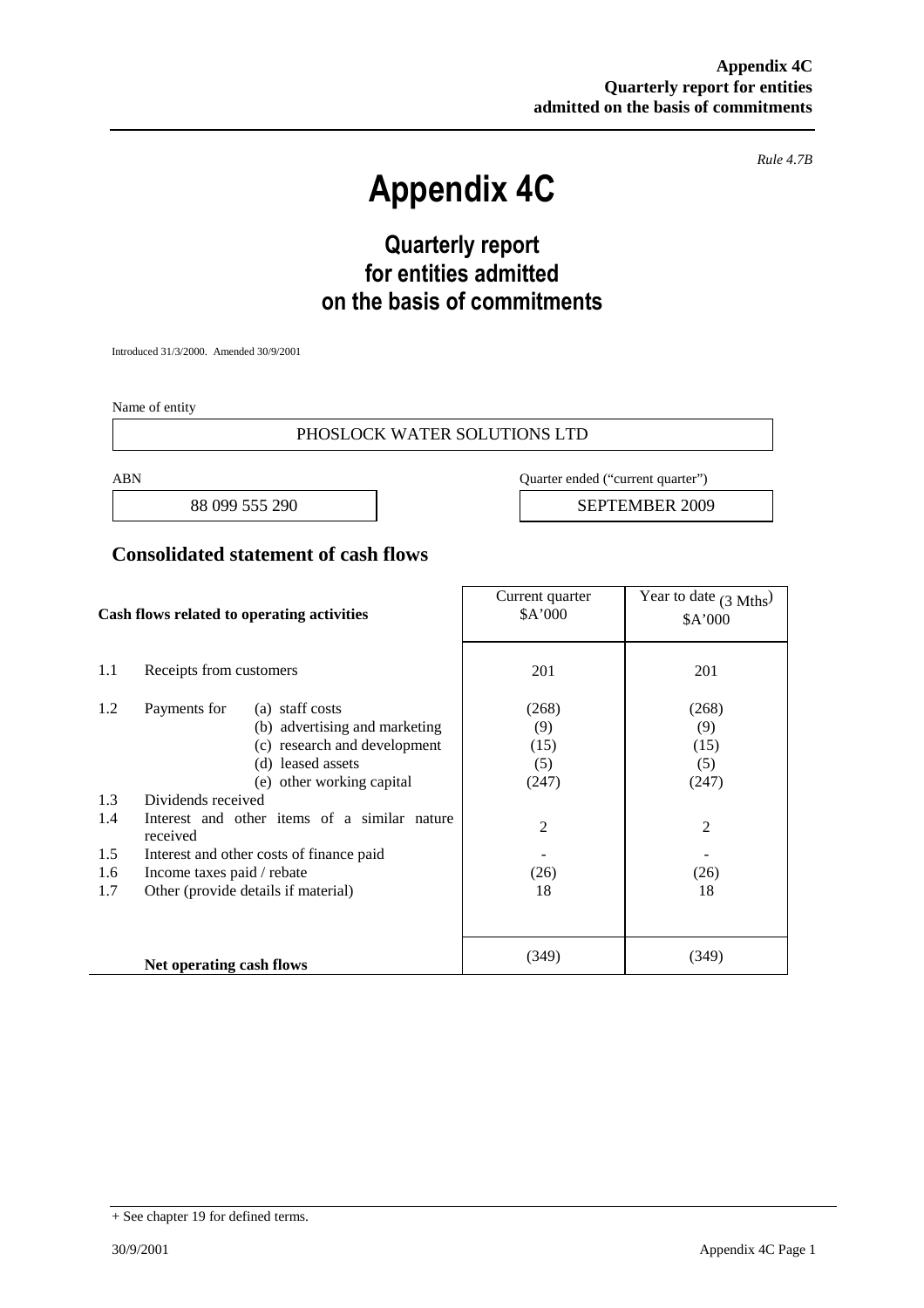|                                      |                                                                                                                                                                                                                                | Current quarter<br>\$A'000 | Year to date $(3 \text{ Mths})$<br>\$A'000 |
|--------------------------------------|--------------------------------------------------------------------------------------------------------------------------------------------------------------------------------------------------------------------------------|----------------------------|--------------------------------------------|
| 1.8                                  | Net operating cash flows (carried forward)                                                                                                                                                                                     | (349)                      | (349)                                      |
| 1.9                                  | Cash flows related to investing activities<br>Payment for acquisition of:<br>(a) businesses (item 5)<br>(b) equity investments<br>(c) intellectual property<br>(d) physical non-current assets<br>(e) other non-current assets | (24)<br>(5)                | (24)<br>(5)                                |
| 1.10                                 | Proceeds from disposal of:<br>(a) businesses (item 5)<br>(b) equity investments<br>(c) intellectual property<br>(d) physical non-current assets<br>(e) other non-current assets                                                |                            |                                            |
| 1.11<br>1.12<br>1.13                 | Loans to other entities<br>Loans repaid by other entities<br>Other (provide details if material)                                                                                                                               |                            |                                            |
|                                      | Net investing cash flows                                                                                                                                                                                                       | (29)                       | (29)                                       |
| 1.14                                 | Total operating and investing cash flows                                                                                                                                                                                       | (378)                      | (378)                                      |
| 1.15<br>1.16<br>1.17<br>1.18<br>1.19 | Cash flows related to financing activities<br>Proceeds from issues of shares, options, etc.<br>Proceeds from sale of forfeited shares<br>Proceeds from borrowings<br>Repayment of borrowings<br>Dividends paid                 | 1,089                      | 1,089                                      |
| 1.20                                 | Other – Capital raising costs                                                                                                                                                                                                  | (12)                       | (12)                                       |
|                                      | Net financing cash flows                                                                                                                                                                                                       | 1,077                      | 1,077                                      |
|                                      | Net increase (decrease) in cash held                                                                                                                                                                                           | 699                        | 699                                        |
| 1.21                                 | Cash at beginning of quarter/year to date                                                                                                                                                                                      | 527                        | 527                                        |
| 1.22                                 | Exchange rate adjustments                                                                                                                                                                                                      | (10)<br>1,216              | (10)<br>1,216                              |
| 1.23                                 | Cash at end of quarter                                                                                                                                                                                                         |                            |                                            |
|                                      |                                                                                                                                                                                                                                |                            |                                            |

<sup>+</sup> See chapter 19 for defined terms.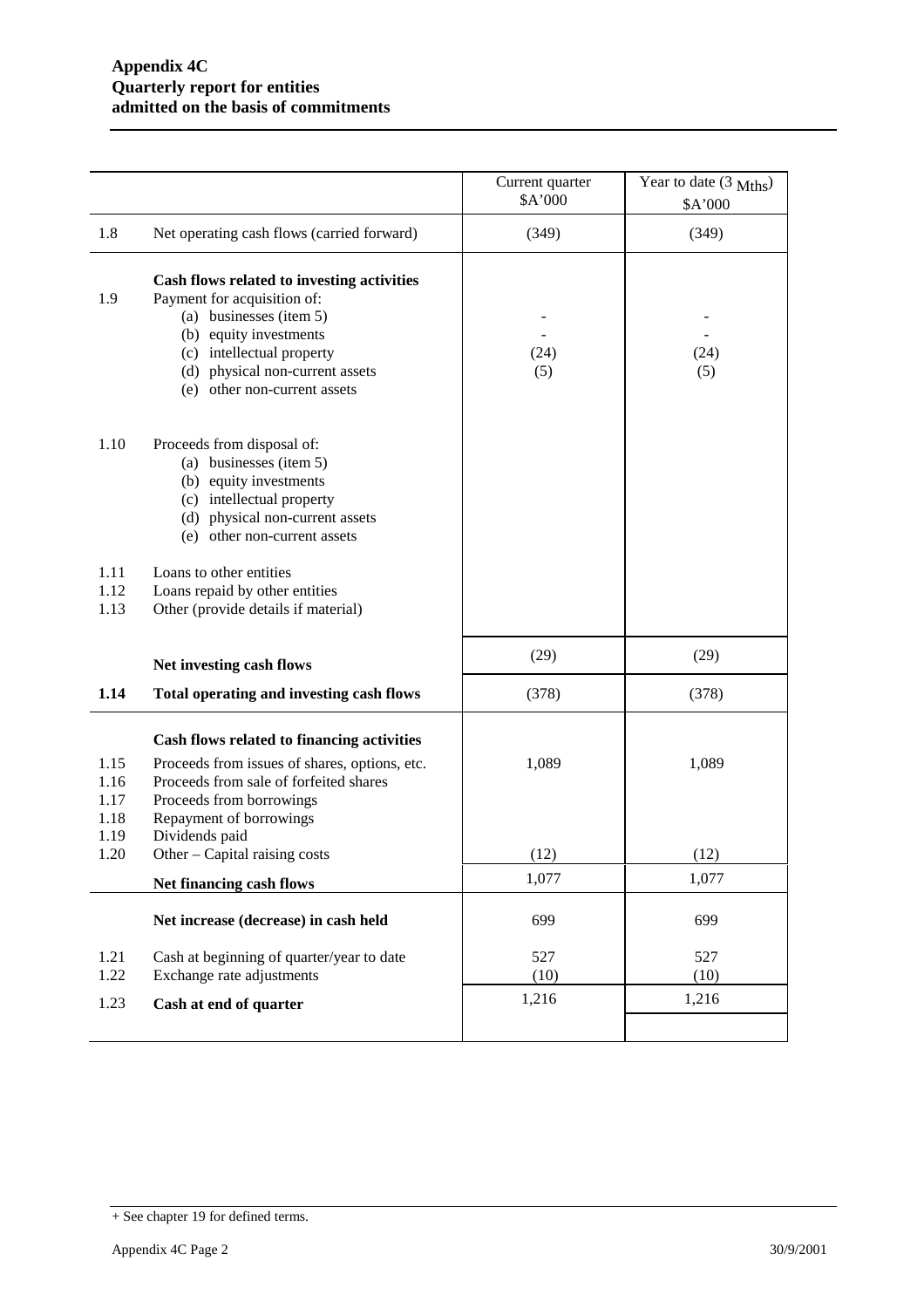## **Payments to directors of the entity and associates of the directors Payments to related entities of the entity and associates of the related entities**

|            |                                                                  | Current quarter<br>\$A'000 |
|------------|------------------------------------------------------------------|----------------------------|
| 1.24       | Aggregate amount of payments to the parties included in item 1.2 | 95                         |
| 1.25       | Aggregate amount of loans to the parties included in item 1.11   |                            |
| $\sqrt{2}$ |                                                                  |                            |

1.26 Explanation necessary for an understanding of the transactions During the period \$62,500 was paid as Executive Director salaries ,\$33,000 paid as Directors fees.

### **Non-cash financing and investing activities**

- 2.1 Details of financing and investing transactions which have had a material effect on consolidated assets and liabilities but did not involve cash flows
- 2.2 Details of outlays made by other entities to establish or increase their share in businesses in which the reporting entity has an interest

### **Financing facilities available**

*Add notes as necessary for an understanding of the position. (See AASB 1026 paragraph 12.2).*

|              |                             | Amount available<br>\$A'000 | Amount used<br>\$A'000 |
|--------------|-----------------------------|-----------------------------|------------------------|
| $\mathbf{R}$ | Loan facilities             | -                           | -                      |
| 32           | Credit standby arrangements |                             | -                      |

<sup>+</sup> See chapter 19 for defined terms.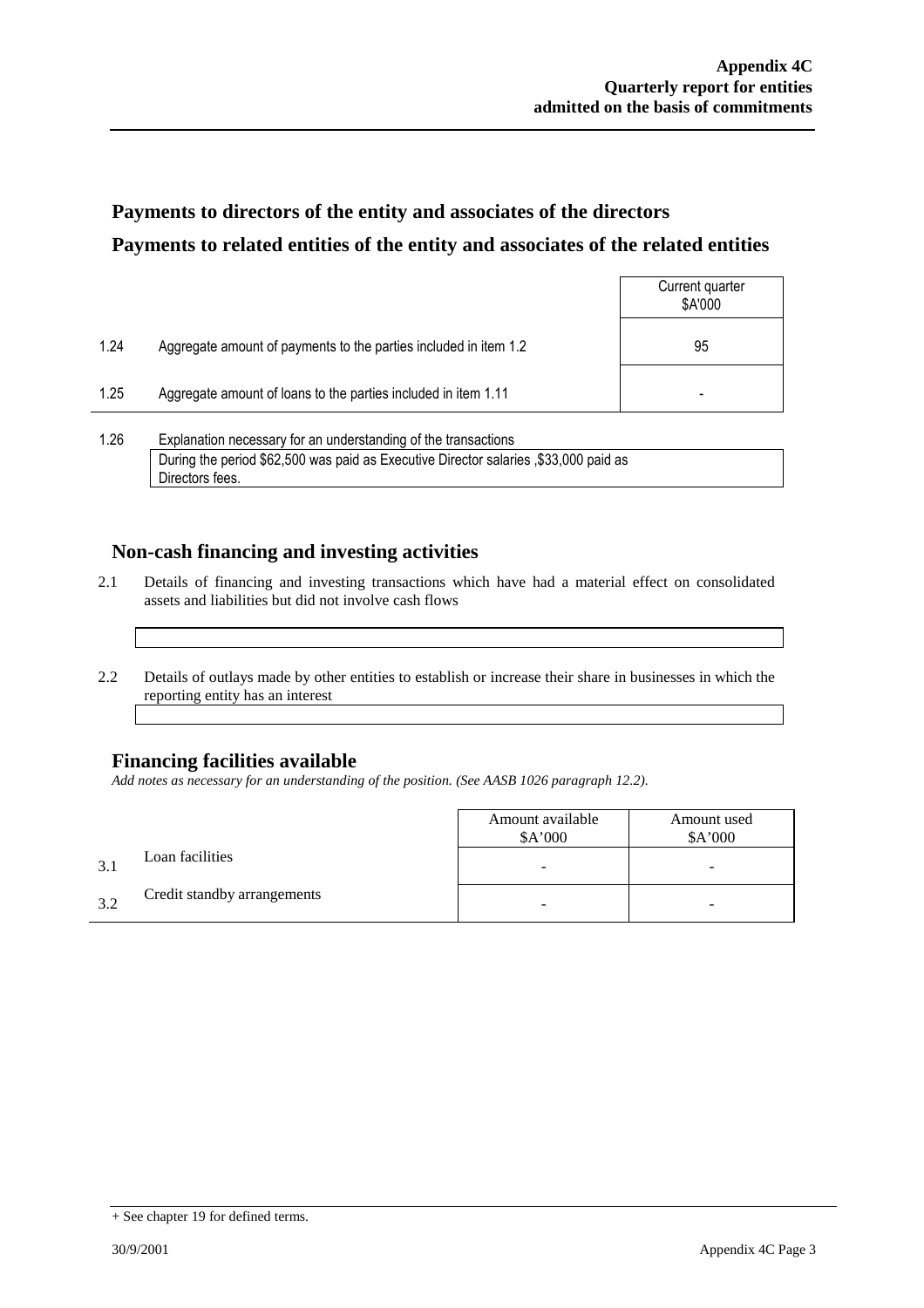### **Reconciliation of cash**

| Reconciliation of cash at the end of the quarter (as<br>shown in the consolidated statement of cash flows) to<br>the related items in the accounts is as follows. |                                                  | Current quarter<br>\$A'000 | Previous quarter<br>\$A'000 |
|-------------------------------------------------------------------------------------------------------------------------------------------------------------------|--------------------------------------------------|----------------------------|-----------------------------|
| 4.1                                                                                                                                                               | Cash on hand and at bank                         | 1,151                      | 457                         |
| 4.2                                                                                                                                                               | Deposits at call                                 |                            |                             |
| 4.3                                                                                                                                                               | Bank overdraft                                   |                            |                             |
| 4.4                                                                                                                                                               | Other $-$ Term deposit                           | 65                         | 70                          |
|                                                                                                                                                                   | <b>Total: cash at end of quarter</b> (item 1.23) | 1,216                      | 527                         |

Acquisitions and disposals of business entities

|     |                                              | Acquisitions<br>(Item 1.9(a)) | Disposals<br>$(Item\ 1.10(a))$ |
|-----|----------------------------------------------|-------------------------------|--------------------------------|
| 5.1 | Name of entity                               |                               |                                |
| 5.2 | Place of incorporation<br>or registration    |                               |                                |
| 5.3 | Consideration for<br>acquisition or disposal |                               |                                |
| 5.4 | Total net assets                             |                               |                                |
| 5.5 | Nature of business                           |                               |                                |
|     |                                              |                               |                                |

<sup>+</sup> See chapter 19 for defined terms.